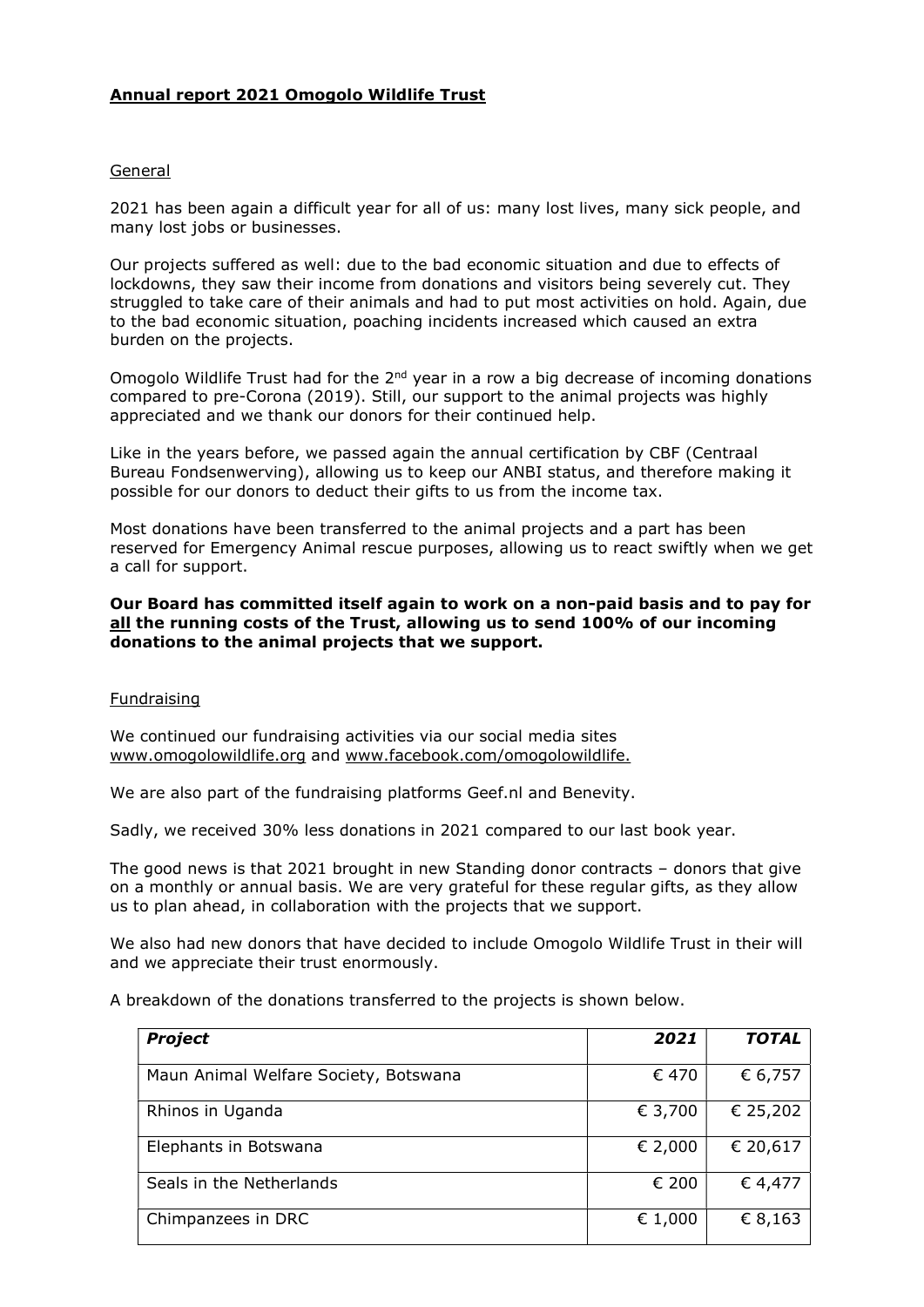| Sea turtles in Nigeria                      | € 630    | € 5,810  |
|---------------------------------------------|----------|----------|
| Game Rangers International in Zambia        | € 470    | € 5,234  |
| SPANA Donkeys and Horses in Botswana        |          | € 1,408  |
| Global March for Elephants and Rhinos       |          | € 100    |
| <b>Emergency Animal Rescue</b>              |          | € 1,000  |
| Fund for Animal Emergency Rescue            | € 120    | € 2,412  |
| Donated this year, to be paid out next year | € 4,495  | €4,495   |
| <b>TOTAL</b>                                | € 13,085 | € 85,675 |

# OWT's Board of Directors

- Yvonne Verkaik Founder and Chairman (2015)
- Sabine van der Spek since 2015
- Chantal Klootwijk since 2015
- Caroline Bolten since 2022

### OWT's Cash Audit Commission

- Rob d'Ancona is owner of d'Ancona Belastingadviseurs, located in The Hague, established in 2001.
- Bas Evers has more than 25 years experience in senior Human Resources roles in international companies. At this moment he works as Senior HR Director - Western Europe at Intertrust, a global firm specialising in corporate, funds, capital markets and private wealth services.
- Anita van Rijswijk has extensive experience in a number of Finance and Human Resources in public as well as private organisations. She currently works as HR Officer for a law firm in Amsterdam - Nauta Dutilh.

All three of our Cash Audit Commission do this on a volunteer basis and we thank them for their time and enthusiasm!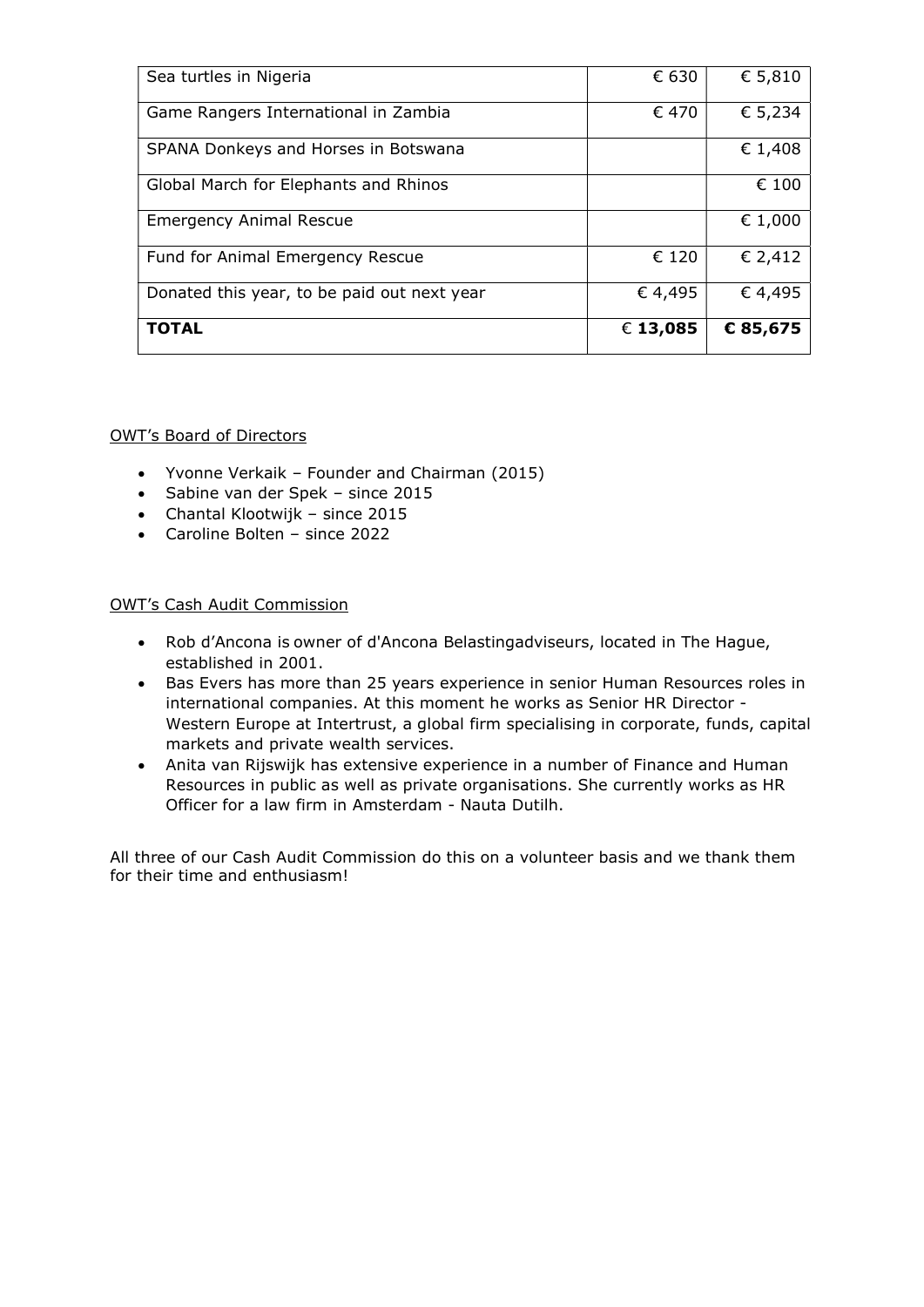### Financial

| <b>INCOME &amp; EXPENSES</b>                                                          | 2021                            | <b>Planning 2022</b>       |
|---------------------------------------------------------------------------------------|---------------------------------|----------------------------|
| <b>Income</b><br>Donations received for projects<br>Board donations for running costs | 9,745<br>1,000<br>10,745        | 28,000<br>1,000<br>29,000  |
| <b>Expenses</b><br>Donations paid to projects<br><b>Running costs</b>                 | $-8,470$                        | $-28,000$                  |
| Membership contributions <sup>1</sup><br>Promotion<br><b>Bank fees</b>                | $-380$<br>$\mathbf 0$<br>$-375$ | $-300$<br>$-300$<br>$-500$ |
| <b>Balance</b>                                                                        | $-9,225$<br>1,520               | $-29,100$                  |

| <b>BALANCE PER 31 DECEMBER</b>             | 2021         | 2020  |
|--------------------------------------------|--------------|-------|
| <b>ASSETS</b>                              |              |       |
| <b>Cash</b>                                |              |       |
| <b>ABN AMRO</b>                            | 7,319        | 5,770 |
| PayPal                                     | $\mathbf{0}$ | 29    |
|                                            | 7,319        | 5,799 |
| <b>LIABILITIES</b>                         |              |       |
| <b>Reserves</b>                            |              |       |
| Reserve for running costs                  | 412          | 167   |
| <b>Reserve for Emergency Animal Rescue</b> | 2,412        | 2,292 |
| <b>Short-term debts</b>                    |              |       |
| Committed donations to projects            | 4,495        | 3,340 |
|                                            | 7,319        | 5,799 |

<sup>1</sup> Membership contributions include ANBI, CBF and Chamber of Commerce, and are included in the Running Costs which are paid entirely by our board members.

Voorschoten, 28 mei 2022 Approved by Board:

Approved by Cash Audit Commission:

Yvonne Verkaik Chairman

Rob d das Evers

Anita van Rijswijk